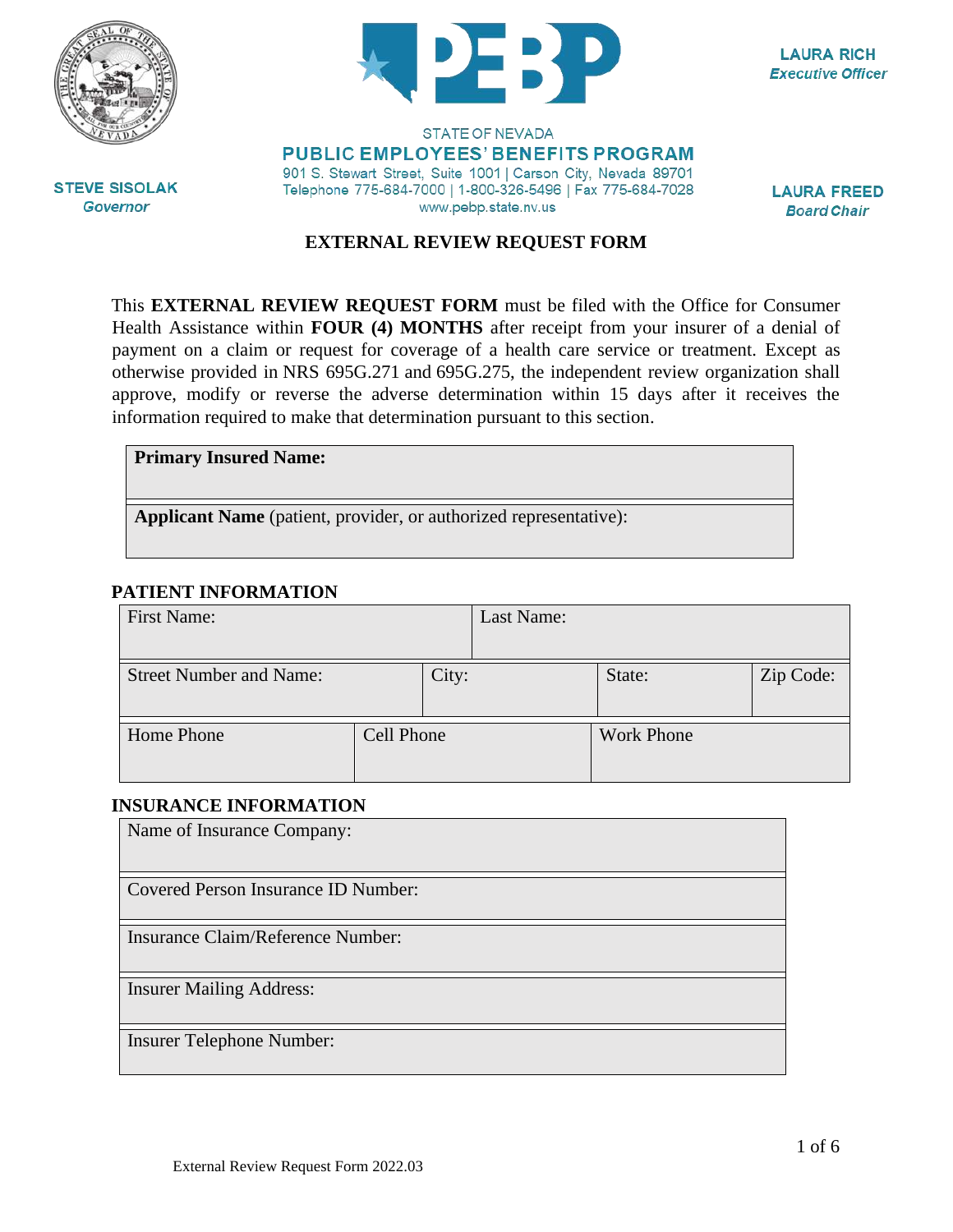

**STEVE SISOLAK** 

**Governor** 



**LAURA RICH Executive Officer** 

#### **STATE OF NEVADA PUBLIC EMPLOYEES' BENEFITS PROGRAM** 901 S. Stewart Street, Suite 1001 | Carson City, Nevada 89701 Telephone 775-684-7000 | 1-800-326-5496 | Fax 775-684-7028

www.pebp.state.nv.us

**LAURA FREED Board Chair** 

**EMPLOYER INFORMATION** 

Employer Name:

Employer Phone Number:

## **HEALTH CARE PROVIDER INFORMATION**

Name of Treating Physician/Health Care Provider:

Address:

Contact Person:

Provider Phone Number:

Medical Record Number:

## **REASON FOR HEALTH CARRIER DENIAL** (Please check one)

- $\Box$  The health care service or treatment is not medically necessary.
- $\Box$  The health care service or treatment is experimental or investigational.

**SUMMARY OF EXTERNAL REVIEW REQUEST** (Enter a brief description of the claim,

the request for health care service or treatment that was denied, and/or attach a copy of the denial from your health carrier)

\_\_\_\_\_\_\_\_\_\_\_\_\_\_\_\_\_\_\_\_\_\_\_\_\_\_\_\_\_\_\_\_\_\_\_\_\_\_\_\_\_\_\_\_\_\_\_\_\_\_\_\_\_\_\_\_\_\_\_\_\_\_\_\_\_\_\_\_\_\_\_\_\_\_\_\_\_\_

\_\_\_\_\_\_\_\_\_\_\_\_\_\_\_\_\_\_\_\_\_\_\_\_\_\_\_\_\_\_\_\_\_\_\_\_\_\_\_\_\_\_\_\_\_\_\_\_\_\_\_\_\_\_\_\_\_\_\_\_\_\_\_\_\_\_\_\_\_\_\_\_\_\_\_\_\_\_

\_\_\_\_\_\_\_\_\_\_\_\_\_\_\_\_\_\_\_\_\_\_\_\_\_\_\_\_\_\_\_\_\_\_\_\_\_\_\_\_\_\_\_\_\_\_\_\_\_\_\_\_\_\_\_\_\_\_\_\_\_\_\_\_\_\_\_\_\_\_\_\_\_\_\_\_\_\_

\_\_\_\_\_\_\_\_\_\_\_\_\_\_\_\_\_\_\_\_\_\_\_\_\_\_\_\_\_\_\_\_\_\_\_\_\_\_\_\_\_\_\_\_\_\_\_\_\_\_\_\_\_\_\_\_\_\_\_\_\_\_\_\_\_\_\_\_\_\_\_\_\_\_\_\_\_\_

\_\_\_\_\_\_\_\_\_\_\_\_\_\_\_\_\_\_\_\_\_\_\_\_\_\_\_\_\_\_\_\_\_\_\_\_\_\_\_\_\_\_\_\_\_\_\_\_\_\_\_\_\_\_\_\_\_\_\_\_\_\_\_\_\_\_\_\_\_\_\_\_\_\_\_\_\_\_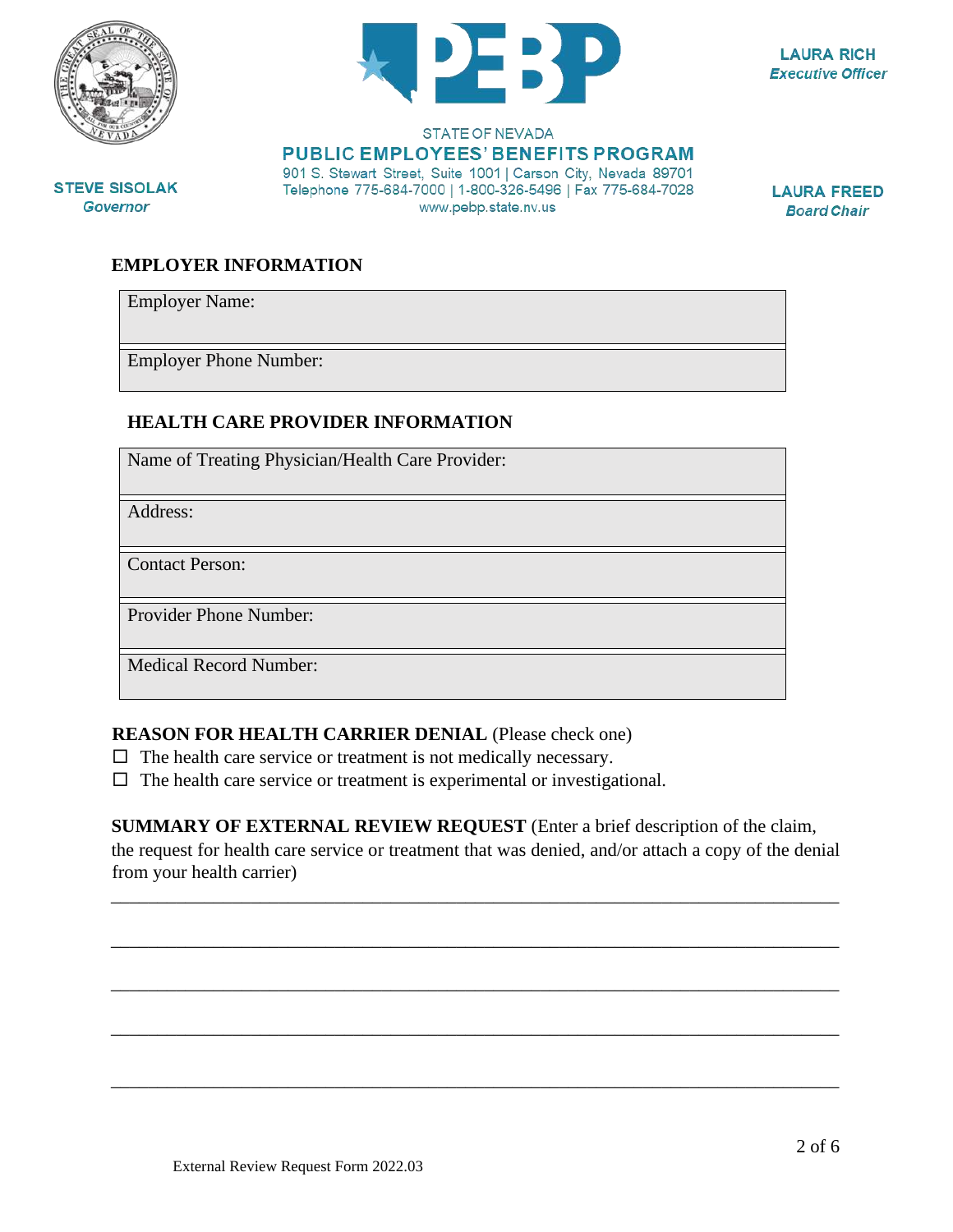

**STEVE SISOLAK** 

**Governor** 



**LAURA RICH Executive Officer** 

**STATE OF NEVADA PUBLIC EMPLOYEES' BENEFITS PROGRAM** 901 S. Stewart Street, Suite 1001 | Carson City, Nevada 89701 Telephone 775-684-7000 | 1-800-326-5496 | Fax 775-684-7028 www.pebp.state.nv.us

**LAURA FREED Board Chair** 

#### **EXPEDITED REVIEW**

**If you need a fast decision (expedited review)**, you may request that your external appeal be handled on an expedited basis. To complete this request, your treating health care provider must fill out a certification of treating health care provider form stating that a delay would seriously jeopardize the life or health of the patient or would jeopardize the patient's ability to regain maximum function. This form should be attached to your external review request.

Is this a request for an expedited appeal? Yes \_\_\_\_\_\_\_\_\_ No \_\_\_\_\_\_\_\_\_\_\_\_\_\_\_\_\_\_\_\_

## **SIGNATURE AND RELEASE OF MEDICAL RECORDS**

To appeal your health carrier's denial, you must sign and date this external review request form and consent to the release of medical records.

I, \_\_\_\_\_\_\_\_\_\_\_\_\_\_\_\_\_\_\_\_\_\_\_\_\_\_\_\_\_\_\_\_, hereby request an external appeal. I attest that the information provided in this application is true and accurate to the best of my knowledge.

I authorize my insurance company and my health care providers to release all relevant medical or treatment records to the independent review organization and the Office for Consumer Health Assistance. I understand that the independent review organization and the Office for Consumer Health Assistance will use this information to make a determination on my external appeal and that the information will be kept confidential and not be released to anyone else. This release is valid for one year.

\_\_\_\_\_\_\_\_\_\_\_\_\_\_\_\_\_\_\_\_\_\_\_\_\_\_\_\_\_\_\_\_\_\_\_\_\_\_\_\_\_\_\_\_\_\_\_\_\_\_\_\_ \_\_\_\_\_\_\_\_\_\_\_\_\_\_

\_\_\_\_\_\_\_\_\_\_\_\_\_\_\_\_\_\_\_\_\_\_\_\_\_\_\_\_\_\_\_\_\_\_\_\_\_\_\_\_\_\_\_\_\_\_\_\_\_\_\_\_ \_\_\_\_\_\_\_\_\_\_\_\_\_\_

Signature of Covered Person (or Legal Representative)\* Date

\*(Parent, Guardian, Conservator or Other (Please Specify) Date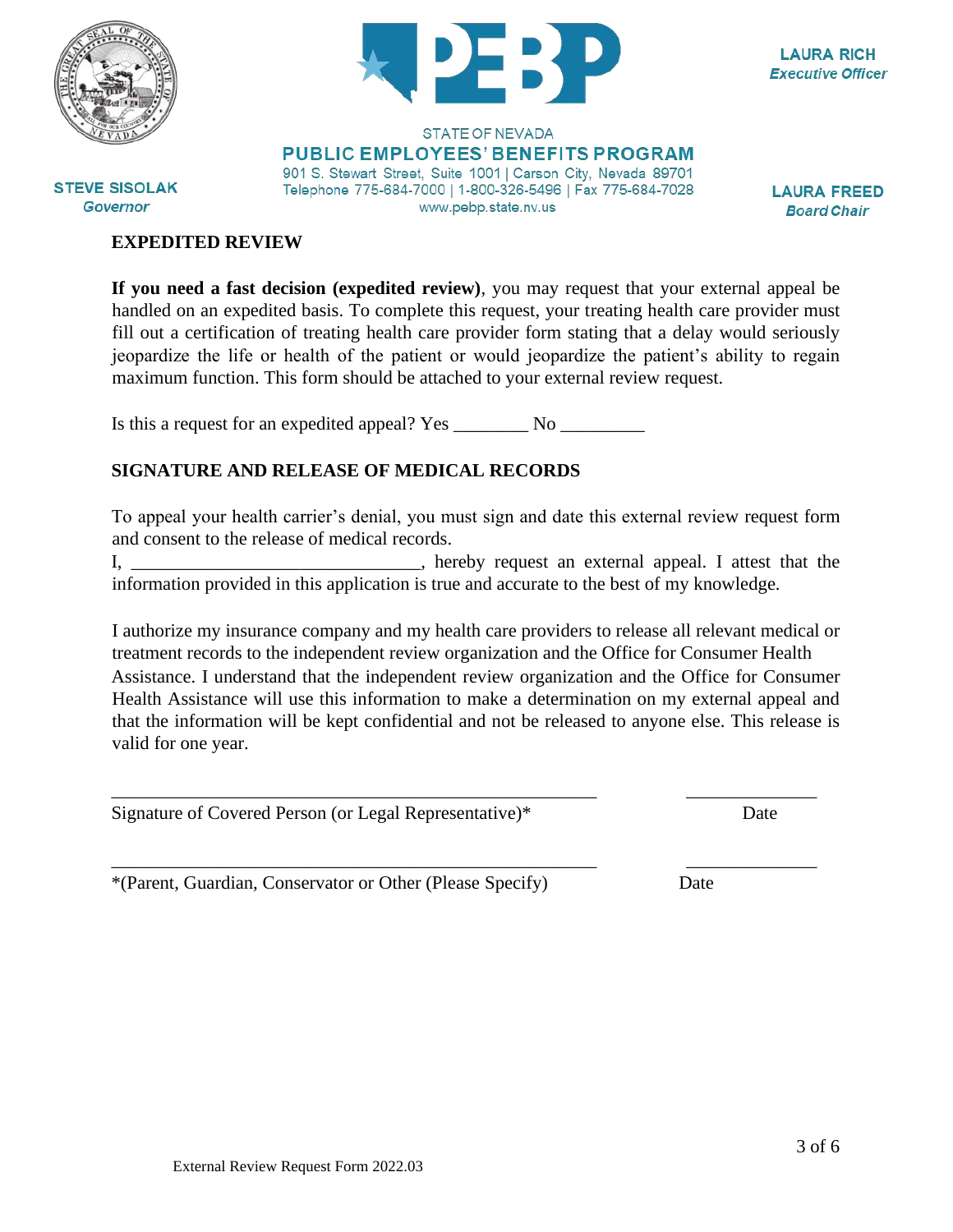

## **APPOINTMENT OF AUTHORIZED REPRESENTATIVE**

#### **(Fill out this section only if someone else will be representing you in this appeal.)**

You can represent yourself, or you may ask another person, including your treating health care provider, to act as your authorized representative. You may revoke this authorization at any time.

| I hereby authorize _                                      |        | to pursue my appeal on my behalf. |  |  |
|-----------------------------------------------------------|--------|-----------------------------------|--|--|
| <b>Print First and Last Name</b>                          |        |                                   |  |  |
| Signature of Covered Person (or Legal Representative)*    |        | Date                              |  |  |
| *(Parent, Guardian, Conservator or Other (Please Specify) |        | Date                              |  |  |
| <b>Address of Authorized Representative:</b>              |        |                                   |  |  |
| <b>Street Name and Number</b>                             |        |                                   |  |  |
| City:<br>Code:                                            | State: | Zip                               |  |  |
| Daytime Phone Number:                                     |        | <b>Evening Phone Number:</b>      |  |  |

## **HEALTH CARE SERVICE OR TREATMENT DECISION IN DISPUTE**

Describe in your own words the disagreement with your Health carrier. Clearly indicate the service(s) being denied and the specific date(s) being denied. Explain why you disagree. Attach additional pages if necessary and include available pertinent medical records, any information you received from your health carrier concerning the denial, any pertinent peer literature or clinical studies, and any additional information from your physician/health care provider that you want the independent review organization reviewer to consider.

\_\_\_\_\_\_\_\_\_\_\_\_\_\_\_\_\_\_\_\_\_\_\_\_\_\_\_\_\_\_\_\_\_\_\_\_\_\_\_\_\_\_\_\_\_\_\_\_\_\_\_\_\_\_\_\_\_\_\_\_\_\_\_\_\_\_\_\_\_\_\_\_\_\_\_\_\_\_

\_\_\_\_\_\_\_\_\_\_\_\_\_\_\_\_\_\_\_\_\_\_\_\_\_\_\_\_\_\_\_\_\_\_\_\_\_\_\_\_\_\_\_\_\_\_\_\_\_\_\_\_\_\_\_\_\_\_\_\_\_\_\_\_\_\_\_\_\_\_\_\_\_\_\_\_\_\_



**STATE OF NEVADA PUBLIC EMPLOYEES' BENEFITS PROGRAM** 901 S. Stewart Street, Suite 1001 | Carson City, Nevada 89701

Telephone 775-684-7000 | 1-800-326-5496 | Fax 775-684-7028

www.pebp.state.nv.us

**LAURA RICH Executive Officer** 

**LAURA FREED** 

**Board Chair**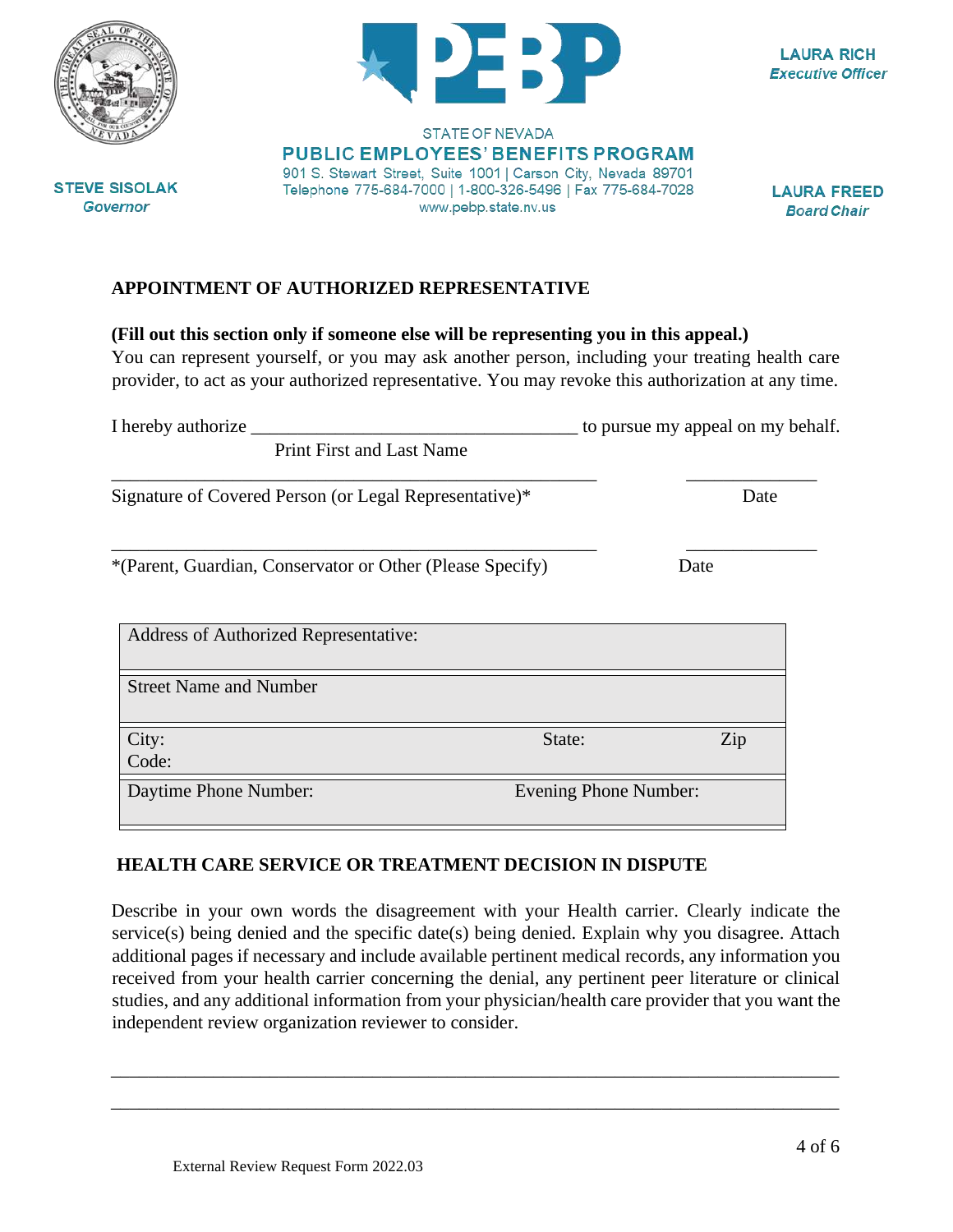



**LAURA RICH Executive Officer** 

STATE OF NEVADA **PUBLIC EMPLOYEES' BENEFITS PROGRAM** 

901 S. Stewart Street, Suite 1001 | Carson City, Nevada 89701 Telephone 775-684-7000 | 1-800-326-5496 | Fax 775-684-7028 www.pebp.state.nv.us

\_\_\_\_\_\_\_\_\_\_\_\_\_\_\_\_\_\_\_\_\_\_\_\_\_\_\_\_\_\_\_\_\_\_\_\_\_\_\_\_\_\_\_\_\_\_\_\_\_\_\_\_\_\_\_\_\_\_\_\_\_\_\_\_\_\_\_\_\_\_\_\_\_\_\_\_\_\_

\_\_\_\_\_\_\_\_\_\_\_\_\_\_\_\_\_\_\_\_\_\_\_\_\_\_\_\_\_\_\_\_\_\_\_\_\_\_\_\_\_\_\_\_\_\_\_\_\_\_\_\_\_\_\_\_\_\_\_\_\_\_\_\_\_\_\_\_\_\_\_\_\_\_\_\_\_\_

\_\_\_\_\_\_\_\_\_\_\_\_\_\_\_\_\_\_\_\_\_\_\_\_\_\_\_\_\_\_\_\_\_\_\_\_\_\_\_\_\_\_\_\_\_\_\_\_\_\_\_\_\_\_\_\_\_\_\_\_\_\_\_\_\_\_\_\_\_\_\_\_\_\_\_\_\_\_

\_\_\_\_\_\_\_\_\_\_\_\_\_\_\_\_\_\_\_\_\_\_\_\_\_\_\_\_\_\_\_\_\_\_\_\_\_\_\_\_\_\_\_\_\_\_\_\_\_\_\_\_\_\_\_\_\_\_\_\_\_\_\_\_\_\_\_\_\_\_\_\_\_\_\_\_\_\_

\_\_\_\_\_\_\_\_\_\_\_\_\_\_\_\_\_\_\_\_\_\_\_\_\_\_\_\_\_\_\_\_\_\_\_\_\_\_\_\_\_\_\_\_\_\_\_\_\_\_\_\_\_\_\_\_\_\_\_\_\_\_\_\_\_\_\_\_\_\_\_\_\_\_\_\_\_\_

\_\_\_\_\_\_\_\_\_\_\_\_\_\_\_\_\_\_\_\_\_\_\_\_\_\_\_\_\_\_\_\_\_\_\_\_\_\_\_\_\_\_\_\_\_\_\_\_\_\_\_\_\_\_\_\_\_\_\_\_\_\_\_\_\_\_\_\_\_\_\_\_\_\_\_\_\_\_

\_\_\_\_\_\_\_\_\_\_\_\_\_\_\_\_\_\_\_\_\_\_\_\_\_\_\_\_\_\_\_\_\_\_\_\_\_\_\_\_\_\_\_\_\_\_\_\_\_\_\_\_\_\_\_\_\_\_\_\_\_\_\_\_\_\_\_\_\_\_\_\_\_\_\_\_\_\_

\_\_\_\_\_\_\_\_\_\_\_\_\_\_\_\_\_\_\_\_\_\_\_\_\_\_\_\_\_\_\_\_\_\_\_\_\_\_\_\_\_\_\_\_\_\_\_\_\_\_\_\_\_\_\_\_\_\_\_\_\_\_\_\_\_\_\_\_\_\_\_\_\_\_\_\_\_\_

**LAURA FREED Board Chair** 

**STEVE SISOLAK Governor** 

# **WHAT TO SEND AND WHERE TO SEND IT**

# **CHECK BELOW, YOUR REQUEST WILL NOT BE ACCEPTED FOR FULL REVIEW UNLESS ALL FOUR (4) ITEMS BELOW ARE INCLUDED:**

- $\Box$  **YES**, I have included this completed application form signed and dated;
- **YES**, I have included a photocopy of my insurance identification card or other evidence showing that I am insured by the health insurance company named in this application;
- **YES\*\***, I have enclosed the letter from my health carrier or utilization review company that states:
	- a) Their decision is final and that I have exhausted all internal review procedures; or
	- b) They have waived the requirement to exhaust all of the health carrier's internal review procedures.
- **YES**, I have included a copy of my certificate of coverage or my insurance policy benefit booklet, which lists the benefits under my health benefit plan.

\*\*You may make a request for external review without exhausting all internal review procedures under certain circumstances. Please contact the telephone number and/or address on the following page for further assistance.

You can call the Office for Consumer Health Assistance if you need help in completing this application or if you do not have one or more of the above items and would like information on alternative ways to complete your request for external review.